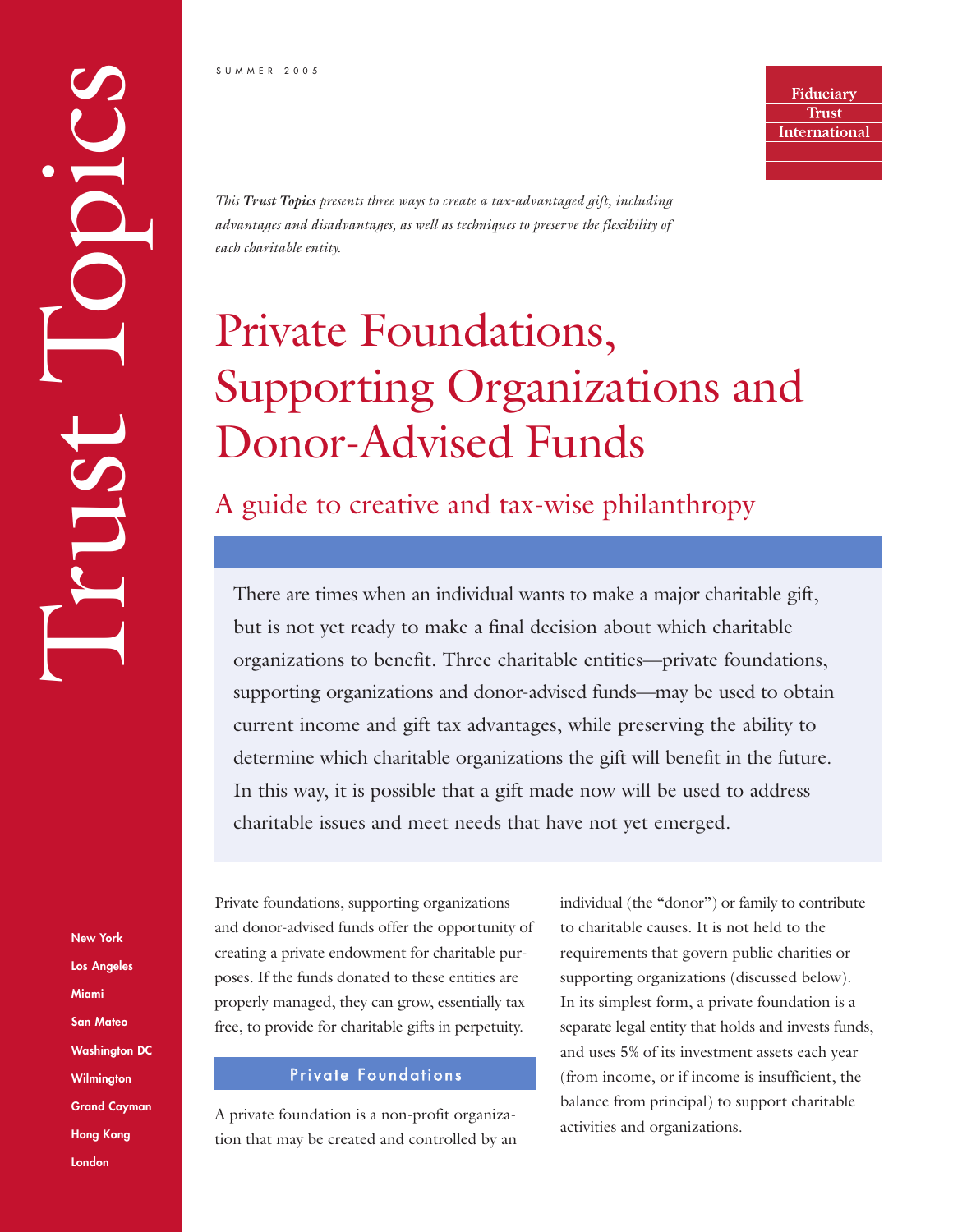A private foundation is set up as a trust or nonprofit organization according to the laws of the state in which the principal office will be located. State requirements, as well as language necessary to satisfy federal tax law, should be incorporated into the organizational documents. If the state and federal laws are not accurately followed, the organization will not be granted charitable status, and contributions to the entity will not be tax deductible.

### Advantages

- By creating a private foundation, the donor has complete control over the amounts and recipients of annual gifts, commonly referred to as grants. The only restriction is that at least 5% must be distributed annually.
- Control of the foundation may remain in a family over generations.

#### Disadvantages

■ Although private foundations are exempt from federal income tax, they are subject to a number of excise taxes:

The foundation must pay an excise tax equal to 2% of net investment income.

The foundation must pay a 15% penalty if it does not annually distribute 5% of the average fair market value of its assets.

- Administrative responsibilities, including several annual filings, are associated with the operation of the foundation.
- Organizational documents must be prepared by a skilled attorney to ensure that the foundation receives taxexempt status.
- Income tax deductions available to the donor are less advantageous than for a supporting organization or donor-advised fund. (See "Tax Effects of Gifts," below.)

#### Supporting Organizations

A supporting organization is similar in structure to a private foundation, but is generally created to benefit only one public charity. It is a good option for a donor who has a favorite charity and wants to benefit that charity over time. A supporting organization may also be created to support

more than one charitable organization, so it is a good choice for a donor who wants to benefit a special type of program at a few charities.

The supporting organization must be "operated, supervised or controlled" by the selected public charity and cannot be controlled by the donor or the donor's family. The rules governing these requirements are complicated. One way to satisfy them, however, is to create a board of directors that includes directors who are selected by the charity and hold 50% or more of the voting power. A donor and members of the donor's family may also be members of the board of directors, but none may have veto power. If the supporting organization is in the form of a charitable trust to support a designated public charity, which can enforce its rights under state law, some of the control requirements may be less stringent.

#### Advantages

- Compared to a private foundation, larger amounts are available to fund grants because no 2% excise tax is imposed on a supporting organization, nor are there any minimum distribution requirements.
- Compared to a private foundation, more advantageous income tax deductions are available to the donor. (See "Tax Effects of Gifts," below.)

#### Disadvantages

- Neither the donor nor the donor's family can control the organization's functions.
- Administrative responsibilities, including several annual filings, are associated with the operation of the organization. These responsibilities are somewhat less onerous than those of a private foundation, however.
- A supporting organization may be more complicated to form than a private foundation, so it is essential that organizational documents be prepared by a skilled attorney to ensure that the organization receives the intended taxexempt status.

#### Donor-Advised Funds

A donor-advised fund is a fund established by an individual (the "donor") and maintained by a public charity. Public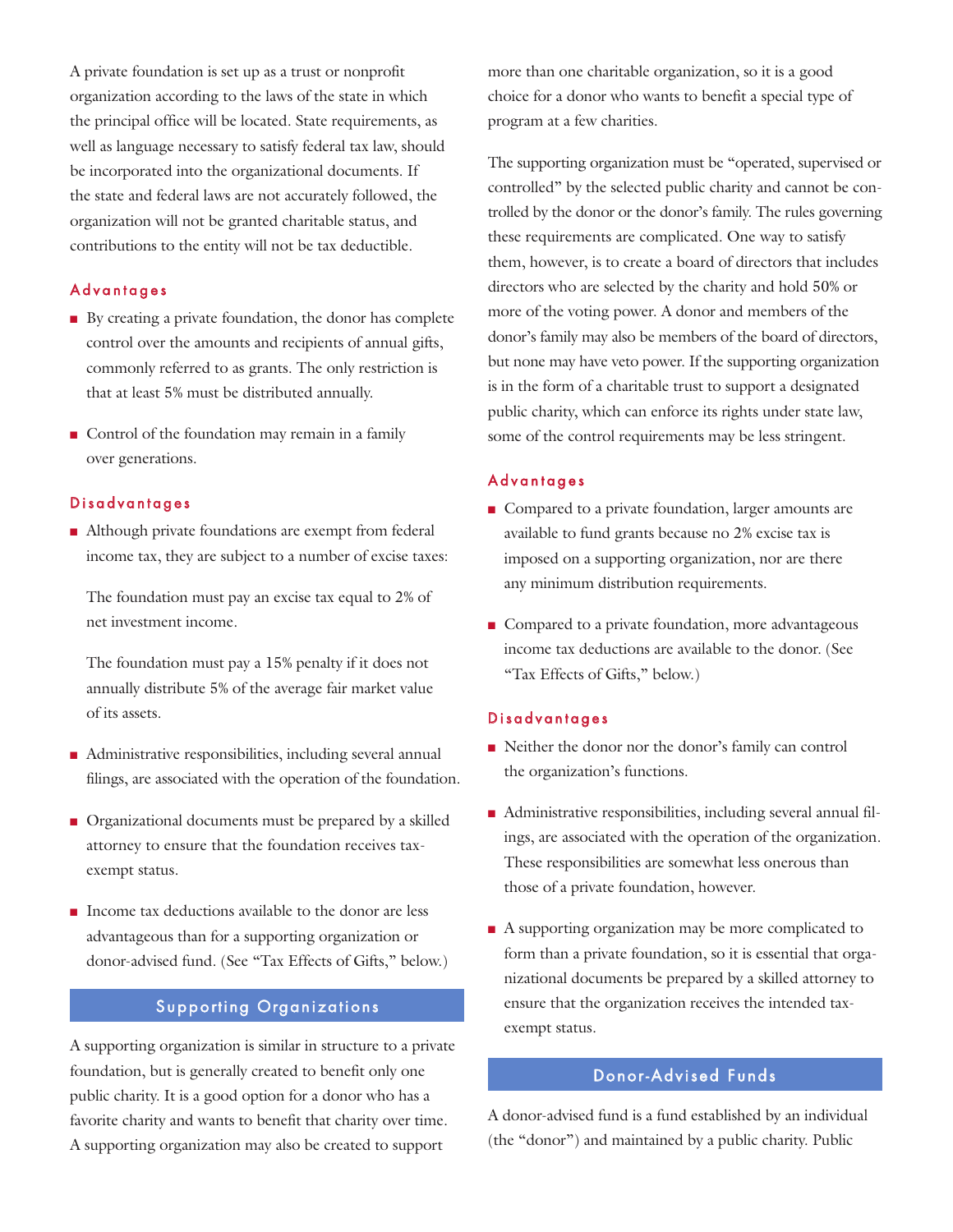charities that accept and administer donor-advised funds include community trust organizations and charitable trusts maintained by financial institutions.

The individual who establishes the fund may recommend gifts to various charitable organizations from the fund. Although in theory the donor-advised fund is not obligated to follow such suggestions, in practice they almost always do.

The assets of a donor-advised fund maintained by a community trust may have a corporate trustee that will invest the assets; the assets of a donor-advised fund maintained by a financial institution as a charitable trust are usually invested in mutual funds, with the donor selecting an investment strategy.

For information on Fiduciary Trust's donor-advised fund, Fiduciary Trust Charitable Giving Fund, please call Thomas Rosen or Christopher Gleason at 212-632-3000.

#### **Advantages**

- Compared to a private foundation, larger amounts will be available to fund grants because no 2% excise tax is imposed on a designated fund, nor are there any minimum distribution requirements.
- Few, if any, administrative responsibilities are associated with the operation of the fund.
- The fund is relatively simple to create and involves a minimum of start-up costs.
- Compared to a private foundation, more advantageous income tax deductions are available. (See "Tax Effects of Gifts," below.)

### Disadvantages

- Neither the donor nor the donor's family will have direct control over the fund's grantmaking.
- Grants may have a less direct connection with a donor and the donor's family than if the grants are made from an organization that bears the family's name, as in a private foundation.

# Tax Effects of Gifts

Gift tax. Gifts of money and publicly traded securities are eligible for a gift tax charitable deduction.

**Income tax.** For supporting organizations and donoradvised funds, gifts of money are deductible up to 50% of the donor's adjusted gross income; for private foundations such gifts are deductible up to 30% of adjusted gross income. In all cases, a five-year carryover is allowed for any excess.

Gifts of appreciated publicly traded securities held long term are deductible at present fair market value, with no tax on appreciation. Such gifts to supporting organizations and donor-advised funds are deductible up to 30% of adjusted gross income; such gifts for private foundations are deductible up to 20% of adjusted gross income. In all cases, a five-year carryover is allowed for any excess.

## S u m m a ry

Individuals can set up a private foundation, supporting organization or donor-advised funds to create charitable funds to endow future charitable giving. Gift and income tax advantages may apply to these funds.

Proper drafting of organizational documents and responsible administration are important in establishing and maintaining these funds; proper investment is key to being able to support future charitable work.

## Characteristics of Charitable Entities

|                                                                           | Private<br><b>Foundations</b> | Supporting<br><b>Organizations</b> | <b>Donor-Advised</b><br><b>Funds</b> |
|---------------------------------------------------------------------------|-------------------------------|------------------------------------|--------------------------------------|
| No gift tax                                                               |                               |                                    |                                      |
| Absolute right to determine<br>recipients of gifts and in<br>what amounts |                               |                                    |                                      |
| Family control, which<br>may continue for<br>successive generations       |                               |                                    |                                      |
| Greatest allowable<br>income tax benefits                                 |                               |                                    |                                      |
| No excise tax                                                             |                               |                                    |                                      |
| No minimum distribution                                                   |                               |                                    |                                      |
| Least administrative burden                                               |                               |                                    |                                      |